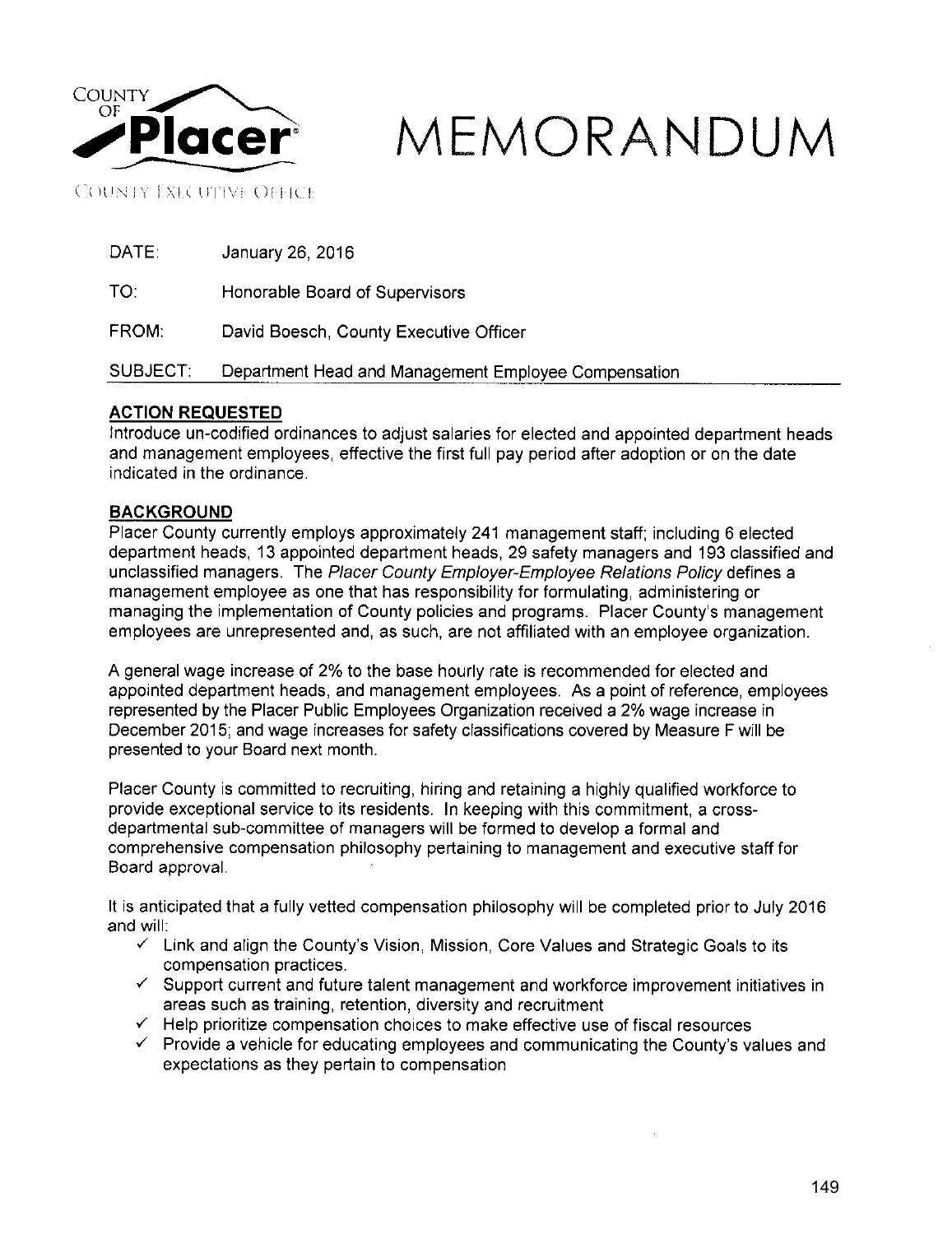Honorable Board of Supervisors January 26, 2016 Department Head and Management Employee Compensation Page 2

#### **FISCAL IMPACT**

Recommended wage adjustments of approximately \$220,000 for elected and appointed department heads and management employees for the remainder of FY 2015-16 will be absorbed by departments within their current appropriations. The total annual cost for the recommendation would not be realized until FY 2016-17 and is estimated at \$713,000.

#### Attachments:

 $\sim$ 

Un-codified Ordinances implementing a salary adjustment for elected department heads, appointed department heads and management employees.

 $\ddot{\phantom{a}}$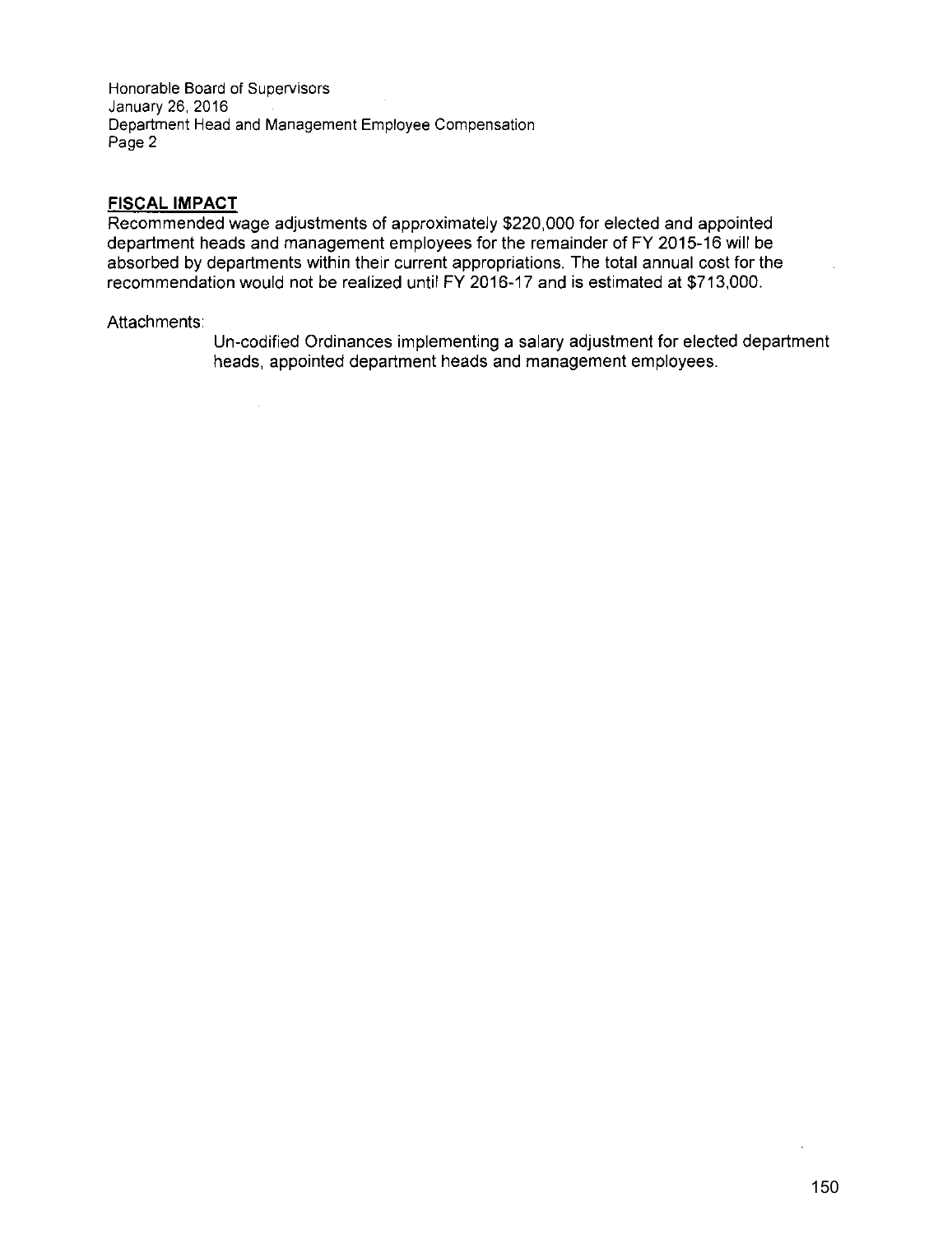# **Before the Board of Supervisors County of Placer, State of California**

| Vanty VI I ROOM, ORANG OF GAMONING |                                                                                                                                                                                                                     |
|------------------------------------|---------------------------------------------------------------------------------------------------------------------------------------------------------------------------------------------------------------------|
|                                    | <b>Ordinance No:</b>                                                                                                                                                                                                |
|                                    | First Reading: The Second Second Second Second Second Second Second Second Second Second Second Second Second S                                                                                                     |
|                                    | The following Ordinance was duly passed by the Board of Supervisors of the County of                                                                                                                                |
|                                    | Placer at a regular meeting held ________________________, by the following vote on roll                                                                                                                            |
|                                    |                                                                                                                                                                                                                     |
|                                    |                                                                                                                                                                                                                     |
|                                    |                                                                                                                                                                                                                     |
|                                    |                                                                                                                                                                                                                     |
|                                    | Chairman, Board of Supervisors                                                                                                                                                                                      |
|                                    | In the matter of: AN ORDINANCE AMENDING<br>An Un-codified Ordinance Related to the Compensation and<br>Benefits for Elected Department Heads<br>Signed and approved by me after its passage.<br>Clerk of said Board |

THE BOARD OF SUPERVISORS OF THE COUNTY OF PLACER, STATE OF CALIFORNIA, DOES HEREBY ORDAIN AS FOLLOWS:

That this uncodified Ordinance modifies provisions relating to salaries, compensation and benefits of elected department heads as set out below. This ordinance shall not be codified.

## **1. Wage Adjustment**

Effective pay period 21, beginning March 19, 2016, pay date April 15, 2016, elected department heads shall receive a general wage increase of two percent (2%) to their base hourly rate.